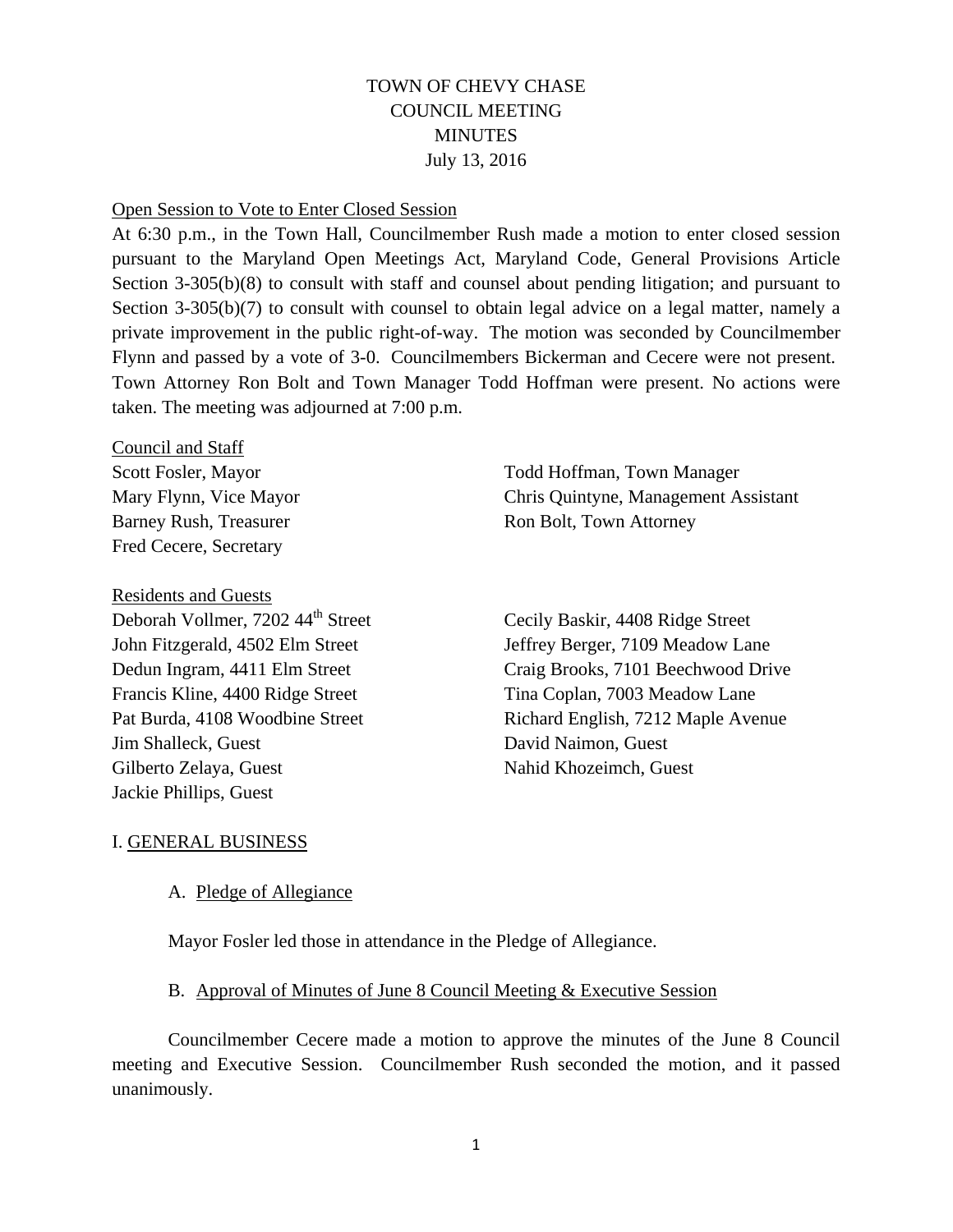## C. Approval of June 2016 Financial Report

Councilmember Rush discussed the June 2016 financial report. Councilmember Flynn made a motion to approve the report. Councilmember Cecere seconded the motion, and it passed unanimously.

# D. Town Manager's Report

Town Manager Todd Hoffman reported on the initiatives undertaken by staff over the past month.

## II. PUBLIC COMMENTS

There were no public comments.

## III. COUNCIL DISCUSSIONS

## A. Special Committee on Purple Line Mitigation

Council discussed issues related to Purple Line mitigation. Councilmember Cecere moved to appropriate \$10,000 for consultation services to assist the Town's Special Committee on Purple Line Mitigation in developing a plan for mitigation efforts. Councilmember Flynn seconded the motion, and it passed unanimously.

Council agreed that the Committee's objectives should include ensuring safe access to and from the Capital Crescent Trail and proposing funding sources for related expenses. Council discussed preparing comments for a Draft Supplemental Environmental Impact Statement if the opportunity arises.

# B. Special Committee on Bethesda Downtown Plan

Council discussed issues related to the Bethesda Downtown Plan and approved the submission of two letters from the Town to the Planning Board. Council also agreed to schedule a community meeting on the Bethesda Downtown Plan, disseminate information to the community on issues related to the plan, and to task the Town's Long Range Planning Committee with following and reporting on updates to Montgomery County's Subdivision Staging Policy. Council also discussed use of legal counsel in support of Town efforts.

# C. Status of Stormwater Management and Erosion and Sediment Control

Council discussed a proposed Stormwater Management and Erosion and Sediment Control Ordinance. Councilmember Flynn moved to submit the ordinance to the State for review and to apply for erosion and sediment enforcement authority from the State. Councilmember Cecere seconded the motion, and it passed unanimously. Council agreed to hold a future work session on the ordinance.